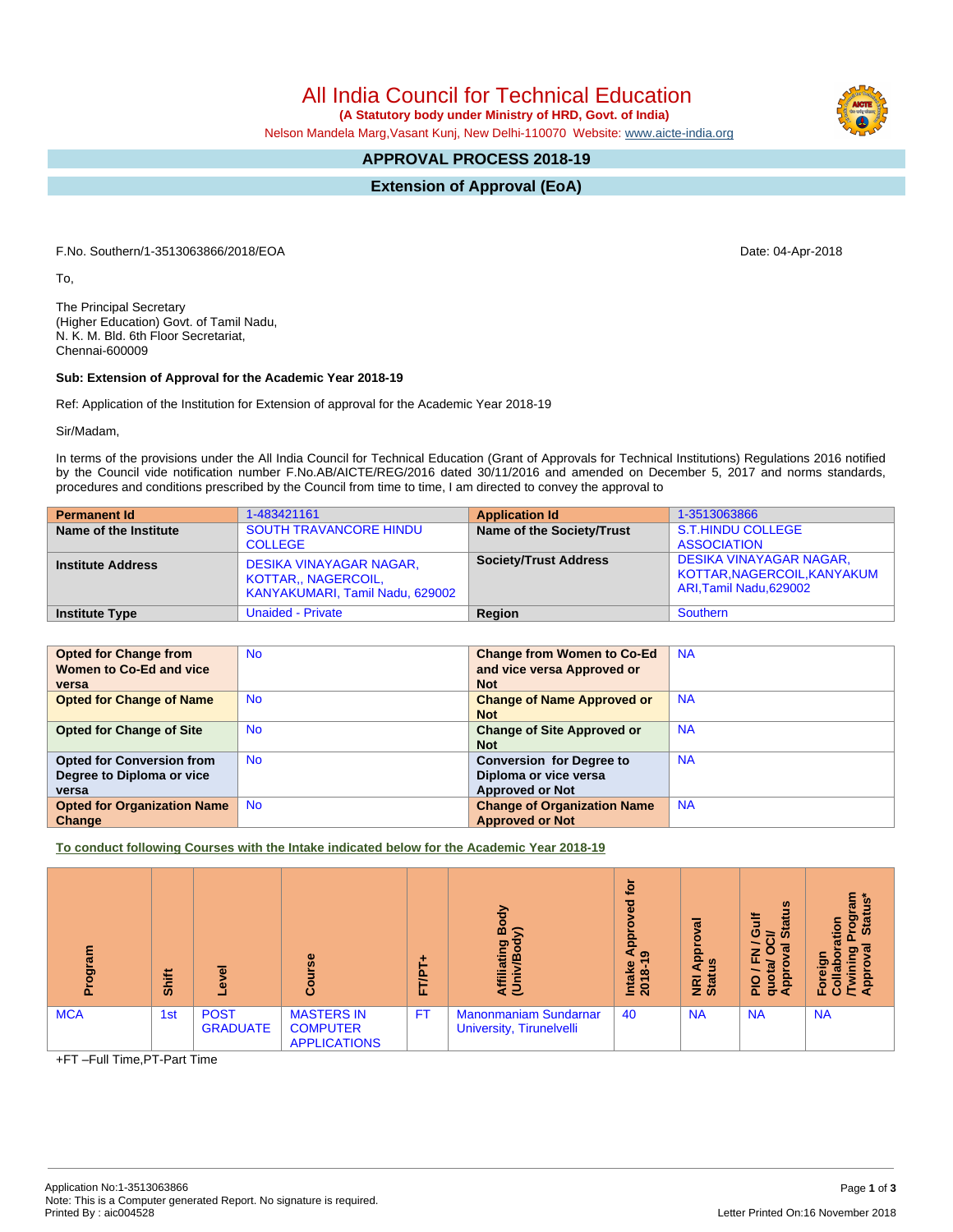## **Deficiencies Noted based on Self Disclosure**

| <b>Particulars</b>                                                                                                  | <b>Deficiency</b> |
|---------------------------------------------------------------------------------------------------------------------|-------------------|
| <b>Other Details Deficiency</b>                                                                                     |                   |
| List of faculty and data uploaded on the Institute web portal                                                       | Yes               |
| Are all approved teaching faculty being paid as per VI pay commission?                                              | Yes               |
| <b>Anti-Ragging Related Deficiency</b>                                                                              |                   |
| <b>Constitution of Anti-Ragging Squad</b>                                                                           | Yes               |
| <b>Ombudsman Related Deficiency</b>                                                                                 |                   |
| Grievance Committee                                                                                                 | Yes               |
| <b>Other Facilities Deficiency</b>                                                                                  |                   |
| Sewage Disposal System                                                                                              | Yes               |
| Appointment of Student Counsellor                                                                                   | Yes               |
| Establishment of Anti Ragging committee                                                                             | Yes               |
| Establishment of committee for SC/ST                                                                                | Yes               |
| Establishment of Internal Complaint Committee(ICC) As per section 4 of SexualHarassment of Women at Workplace       | Yes               |
| (Prevention, Prohibition and Redressal) Act, 2013                                                                   |                   |
| Establishment of Grievance Redressal Committee in the Institute and Appointment of OMBUDSMAN by the                 | Yes               |
| University                                                                                                          |                   |
| Digital Payment for all Financial Transactions as per MHRD Directives                                               | Yes               |
| Compliance of the National Academic Depository (NAD) as per MHRD Directives                                         | Yes               |
| Display Board within the premises as well as in the Website of the Institution Indicating the Feedback Facility of  | Yes               |
| Students and Faculty available in the AICTE Web Portal                                                              |                   |
| Implementing Food Safety and Standard Act, 2006 in the Institution                                                  | Yes               |
| Copies of AICTE Approvals (LOA and EOA of subsequent years) obtained since Inception of Institution till date shall | Yes               |
| be placed in the Website of the Institution                                                                         |                   |
| Provision to watch MOOCS Courses through Swayam                                                                     | Yes               |
| Institution-Industry Cell                                                                                           | Yes               |
| Group Insurance for Employees                                                                                       | Yes               |
| <b>Insurance for Students</b>                                                                                       | Yes               |
| Applied membership-National Digital Library                                                                         | Yes               |
| <b>Administrative Area Deficiency</b>                                                                               |                   |
| Office All Inclusive                                                                                                | Yes               |
| <b>Central Store</b>                                                                                                | Yes               |
| Housekeeping                                                                                                        | Yes               |
| <b>Exam Control Office</b>                                                                                          | Yes               |
| <b>Training Placement Office</b>                                                                                    | Yes               |
| <b>Amenities Area Deficiency</b>                                                                                    |                   |
| <b>Stationery Store</b>                                                                                             | Yes               |
| <b>Computational Facilities</b>                                                                                     |                   |
| Internet Bandwidth                                                                                                  | Yes               |
| Legal Application S/W                                                                                               | Yes               |
| Internet Bandwidth-Applied Intake                                                                                   | Yes               |
| Legal Application S/W-Applied Intake                                                                                | Yes               |
| <b>Library Facilities</b>                                                                                           |                   |
| Volumes                                                                                                             | Yes               |
| <b>Titles</b>                                                                                                       | Yes               |
| Library Management Software                                                                                         | Yes               |
| <b>Instructional Area- MCA</b>                                                                                      |                   |
| Laboratories-All                                                                                                    | Yes               |
|                                                                                                                     |                   |

**\***Please refer Deficiency Report for details

**SOUTH TRAVANCORE HINDU COLLEGE** is hereby informed to submit the compliance of the deficiencies mentioned above to the Regional Office within a period of **6 months** from the date of issuance of this letter failing which the council shall initiate strict action as defined in Approval Process Handbook 2018-19 during the subsequent Academic Year.

In case of any differences in content in this Computer generated Extension of Approval Letter, the content/information as approved by the Executive Council / General Council as available on the record of AICTE shall be final and binding.

Strict compliance of Anti-Ragging Regulation: - Approval is subject to strict compliance of provisions made in AICTE Regulation notified vide F. No. 37-3/Legal/AICTE/2009 dated July 1, 2009 for Prevention and Prohibition of Ragging in Technical Institutions. In case Institution fails to take adequate steps to Prevent Ragging or fails to act in accordance with AICTE Regulation or fails to punish perpetrators or incidents of Ragging, it will be liable to take any action as defined under clause 9(4) of the said Regulation.